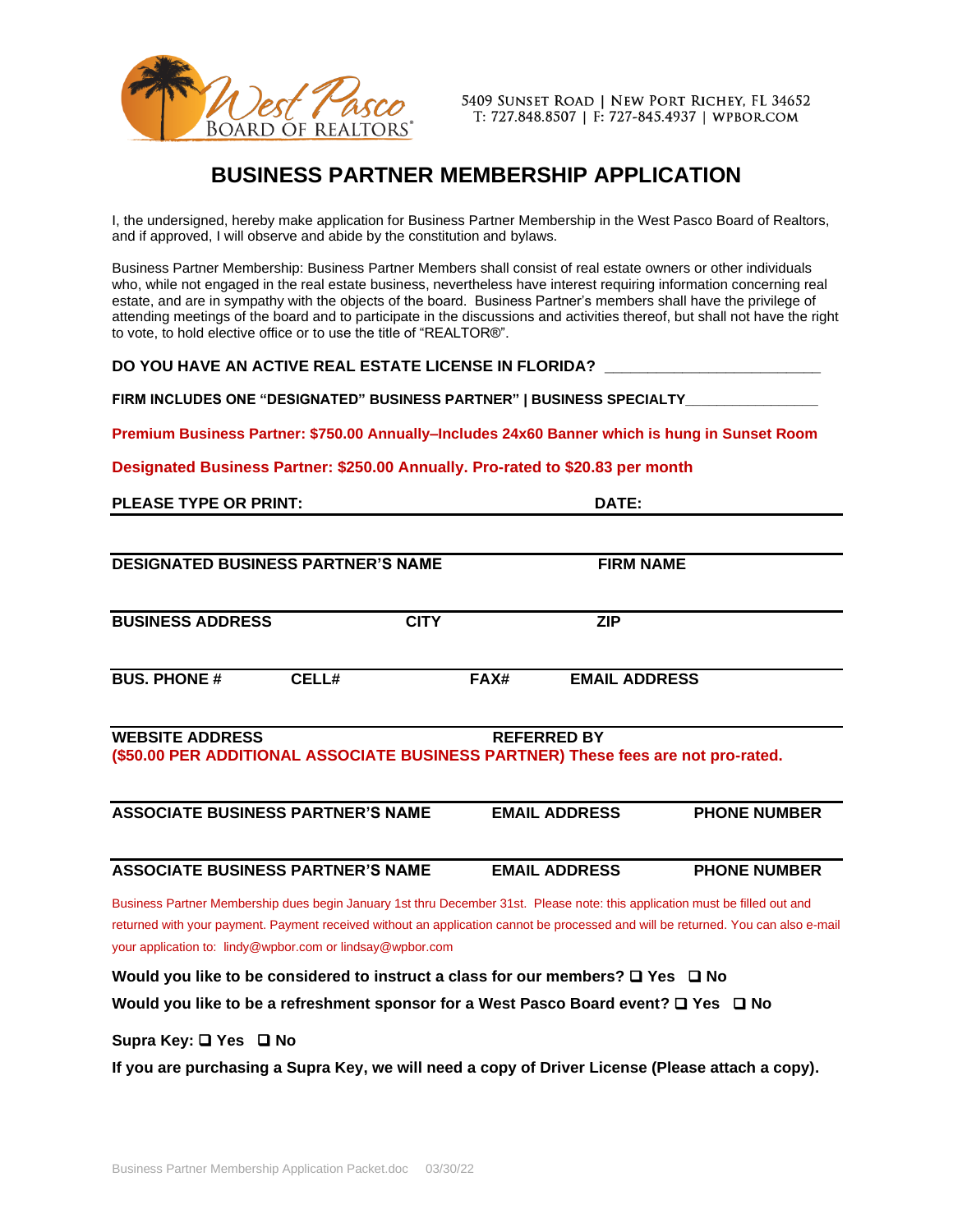

5409 SUNSET ROAD | NEW PORT RICHEY, FL 34652 T: 727.848.8507 | F: 727-845.4937 | WPBOR.COM

## **BUSINESS PARTNER MEMBERSHIP PARTICIPATION INFORMATION**

- 1. Develop business relations with REALTOR® members through participation.
- 2. Attend General Membership meetings held at the West Pasco Board of Realtors. Meetings will be held several times a year and begin promptly at 11:30 am. Date and speaker will be announced. Premium Business Partner members will be given the opportunity to sponsor via email. The Business Partner who sponsors will provide a substantial lunch. We average between 50-75 people at these meetings.
- 3. You are eligible to become a Premium Business Partner. The cost is \$750.00 and that will give you a 24x60 Banner in our Sunset Room.
- 4. Business Partner Committee Meetings are held at the West Pasco Board of Realtors the first Tuesday of each month at 10:00 am. Be sure to sign up for this committee separate to your application.
- 5. As a member you may sponsor and promote your company at our Board Functions. The following are a few:
	- \* Orientation
	- \* Education Committee Programs
	- \* REALTOR® Mixers
	- \* Smart Lunches
	- \* Trade Show
	- \* Thanksgiving Luncheon
- 6. Obtain mailing labels for REALTOR®/Business Partner members of our Board for a minimal fee.
- 7. Receive Weekly Updates about upcoming events.
- 8. Your company will be added to the Business Partner Roster on our website.
- 9. Participate in the yearly REALTOR® Trade Show. Location and sponsor fees are decided by the Business Partner Committee. Member sponsor fee is at a discount.
- 10.Participate in the yearly Thanksgiving Luncheon.